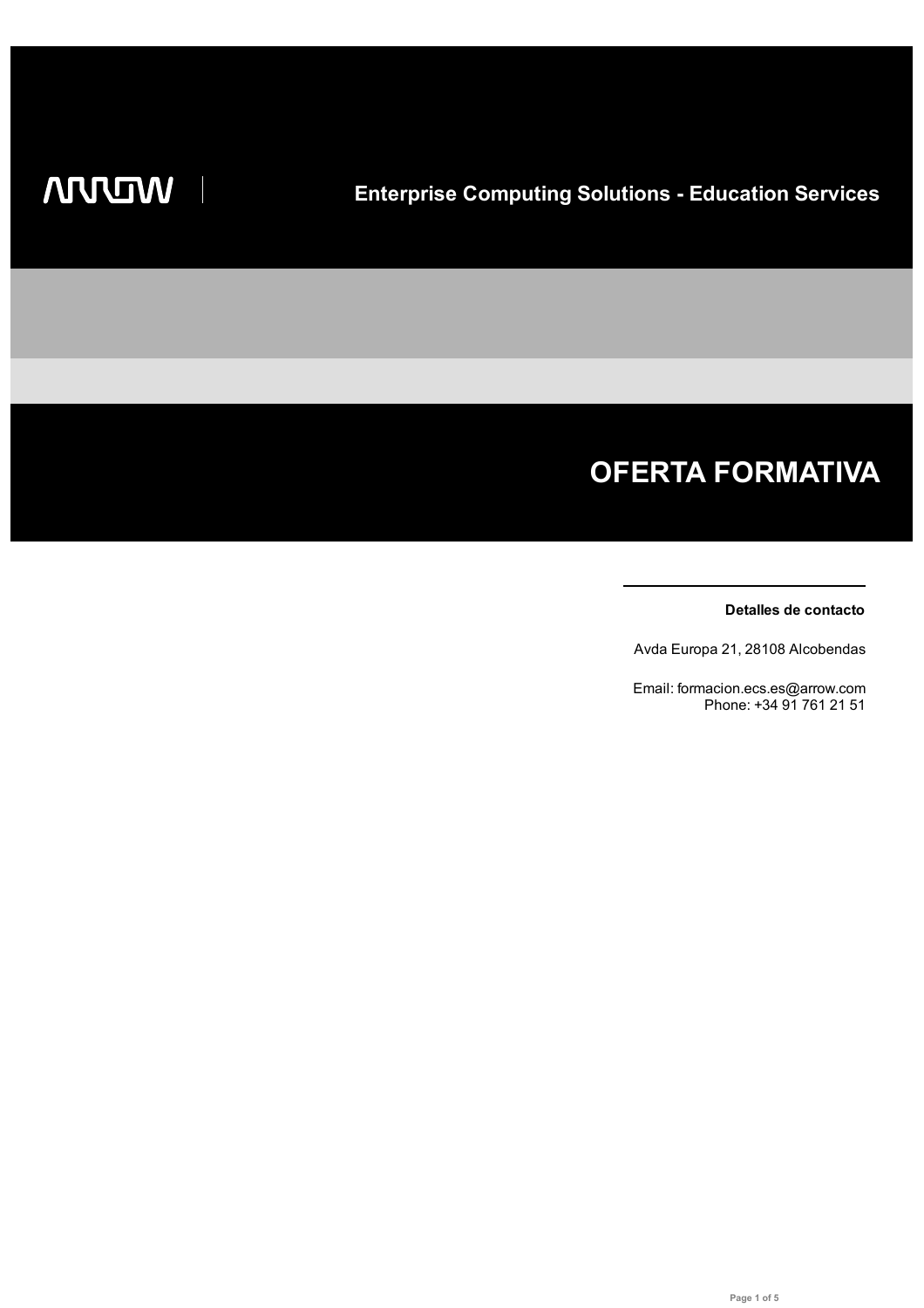**Microsoft MS-600T00: Developer Associate** 

| CÓDIGO:      | <b>DURACIÓN:</b> | <b>Precio:</b> |
|--------------|------------------|----------------|
| MCS MS600T00 | 5 días           | A consultar    |

# **Description**

This course covers five central elements of Microsoft 365 platform – implementing Microsoft Identity, working with Microsoft Graph, extending and customizing SharePoint, extending Teams, and extending Office. In this course, students will learn how to implement Microsoft Identity and work with Microsoft Graph. Students will also gain the knowledge on UI elements (including Adaptive Cards and UI Fabric), Integration Points (including Microsoft Teams, Office Add-ins, SharePoint Framework, Actionable Messages), and determining workload platform targets. In implementing Microsoft Identity, students will learn to implement Microsoft identity including registering an application, implanting authentication, configuring permissions to consume an API, and creating a service to access Microsoft Graph. In working with Microsoft Graph, students will learn how to access user data, explore query parameters, manage a group lifecycle, access files, and optimize network traffic using Microsoft Graph. In extending and customizing SharePoint, students will learn about SharePoint Framework web parts, extensions, and how to package and deploy a SPFx solution. In extending Teams, students will look at the components of a Teams App, work with webhooks, tabs, and conversational bots. In extending Office, students work with Office Add-ins, task pane add-ins, JavaScript APIs, Office UI Fabric, and actionable messages with adaptive cards.

## **Objetivos**

- Implementing Microsoft Identity
- Working with Microsoft Graph
- Determining workload platform targets
- Integration Points, including Microsoft Teams, Office Add-ins, and SharePoint Framework

# **Público**

Students in this course are interested in Microsoft 365 development platform or in passing the Microsoft 365 Developer Associate certification exam. Students should also have 1-2 years experience as a developer. This course assumes students know how to code and have a basic understanding of REST APIs, JSON, OAuth2, OData, OpenID Connect, Microsoft identities including Azure AD and Microsoft accounts, Azure AD B2C, and permission/consent concepts.

# **Requisitos Previos**

Before attending this course, students should have:

- 1-2 years experience as a developer. This course assumes students know how to code and have a basic understanding of REST APIs, JSON, OAuth2, OData, OpenID Connect, Microsoft identities including AzureAD and Microsoft accounts, Azure AD B2C, and permission/consent concepts.
- It is recommended that students have some experience developing solutions on Microsoft Teams, Office Add-ins, or SharePoint Framework through all phases of software development.

# **Programa**

# **Module 1: Implement Microsoft Identity**

In this module, you will learn to implement Microsoft identity including registering an application, implanting authentication, configuring permissions to consume an API, and creating a service to access Microsoft Graph. *Lessons*

Getting Started with Microsoft Identity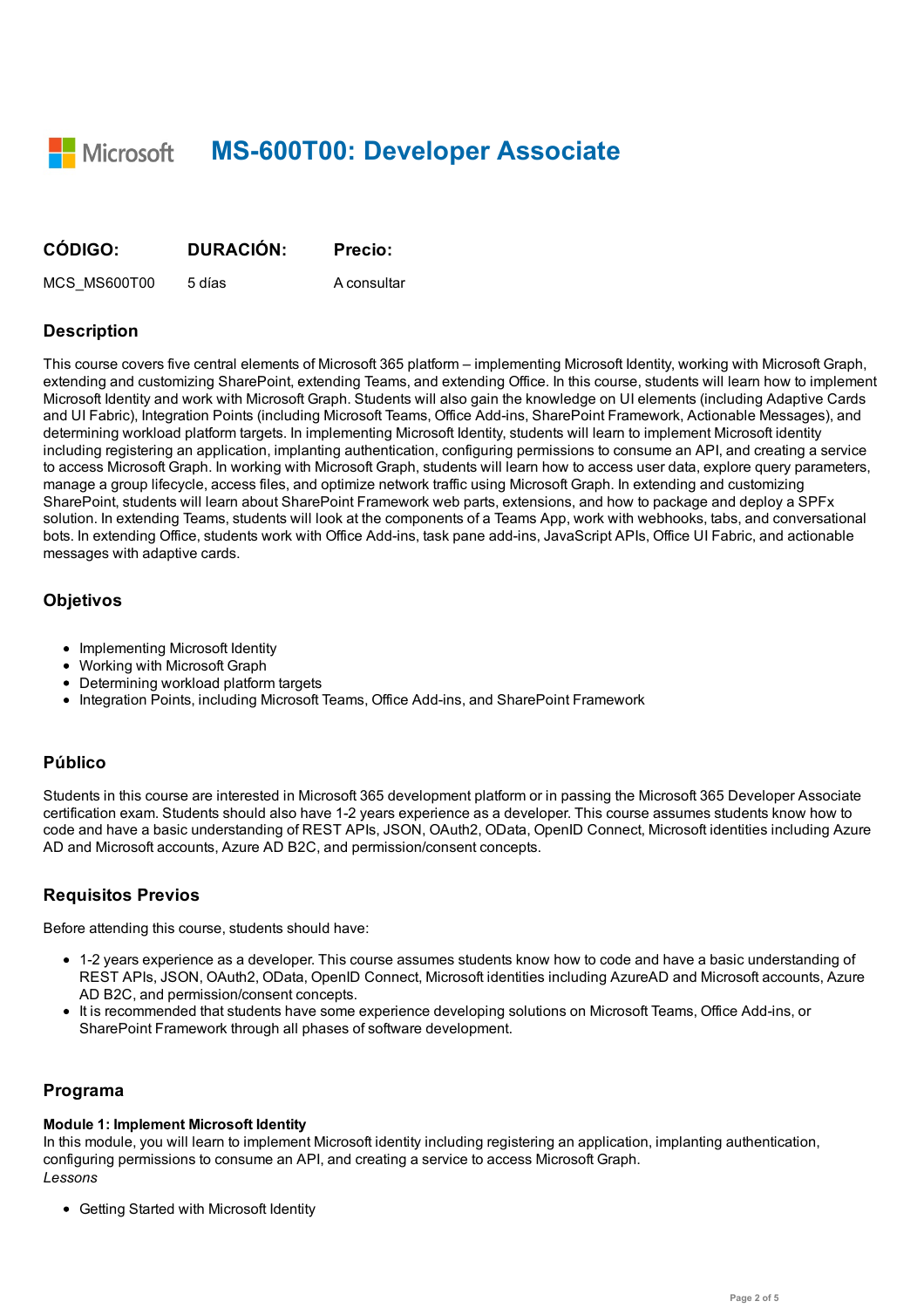- Secure custom APIs with Microsoft Identity
- Work with users, groups, and roles in custom apps and APIs

#### *Lab : Implement Microsoft identity*

- Exercise Different types of tokens used in Microsoft identity
- Exercise Single-page apps
- Exercise Web apps that sign in users and call APIs
- Exercise Daemon and non-interactive apps
- Exercise Understanding permissions and the consent framework in the Microsoft identity platform
- Exercise Delegated permissions and consent
- Exercise Application permissions and consent
- Exercise Create and secure a web API with Microsoft identity
- Exercise Call secured APIs from web applications
- Exercise Call secured APIs from daemon apps
- Exercise Create and secure a web app with Microsoft identity
- Exercise Utilize security groups in custom apps and APIs secured with Microsoft identity
- Exercise Leverage application roles in custom apps

After completing this module, students will be able to:

- Register an application in Azure AD
- Implement authentication
- Configure permissions to consume an API
- Create a service to access Microsoft Graph

## **Module 2: Build apps with Microsoft Graph**

In this module you will learn how to access user data, explore query parameters, manage a group lifecycle, access files, and optimize network traffic using Microsoft Graph.

#### *Lessons*

- Optimize data usage with query parameters
- Optimize network traffic with Microsoft Graph
- Access user data from Microsoft Graph
- Manage Group lifecycle with Microsoft Graph
- Access Files with Microsoft Graph
- Use change notifications and track changes with Microsoft Graph

## *Lab : Build apps with Microsoft Graph*

- Exercise Retrieve and control information returned from Microsoft Graph
- Exercise Expand related entities and search content in Microsoft Graph
- Exercise Reduce traffic with batched requests
- Exercise Understand throttling in Microsoft Graph
- Exercise Avoid throttling and implement throttling strategies
- Exercise Eliminate polling Microsoft Graph with the delta query
- Exercise Working with users in the organization
- Exercise -User profiles and related users
- Exercise Modifying users
- Exercise Working with groups in the organization
- Exercise Users and their groups
- Exercise Manage group lifecycle
- Exercise Access and download files from OneDrive
- Exercise Uploading files to OneDrive
- Exercise Work with file relationships and trends in OneDrive
- Exercise Azure AD apps .NET core web APIs
- Exercise Microsoft Graph change notifications
- Exercise Track changes with Microsoft Graph

After completing this module, students will be able to:

- Access user data with Microsoft Graph
- Work with data using queries on Microsoft Graph
- Manage a group lifecycle on Microsoft Graph
- Optimize network traffic using Microsoft Graph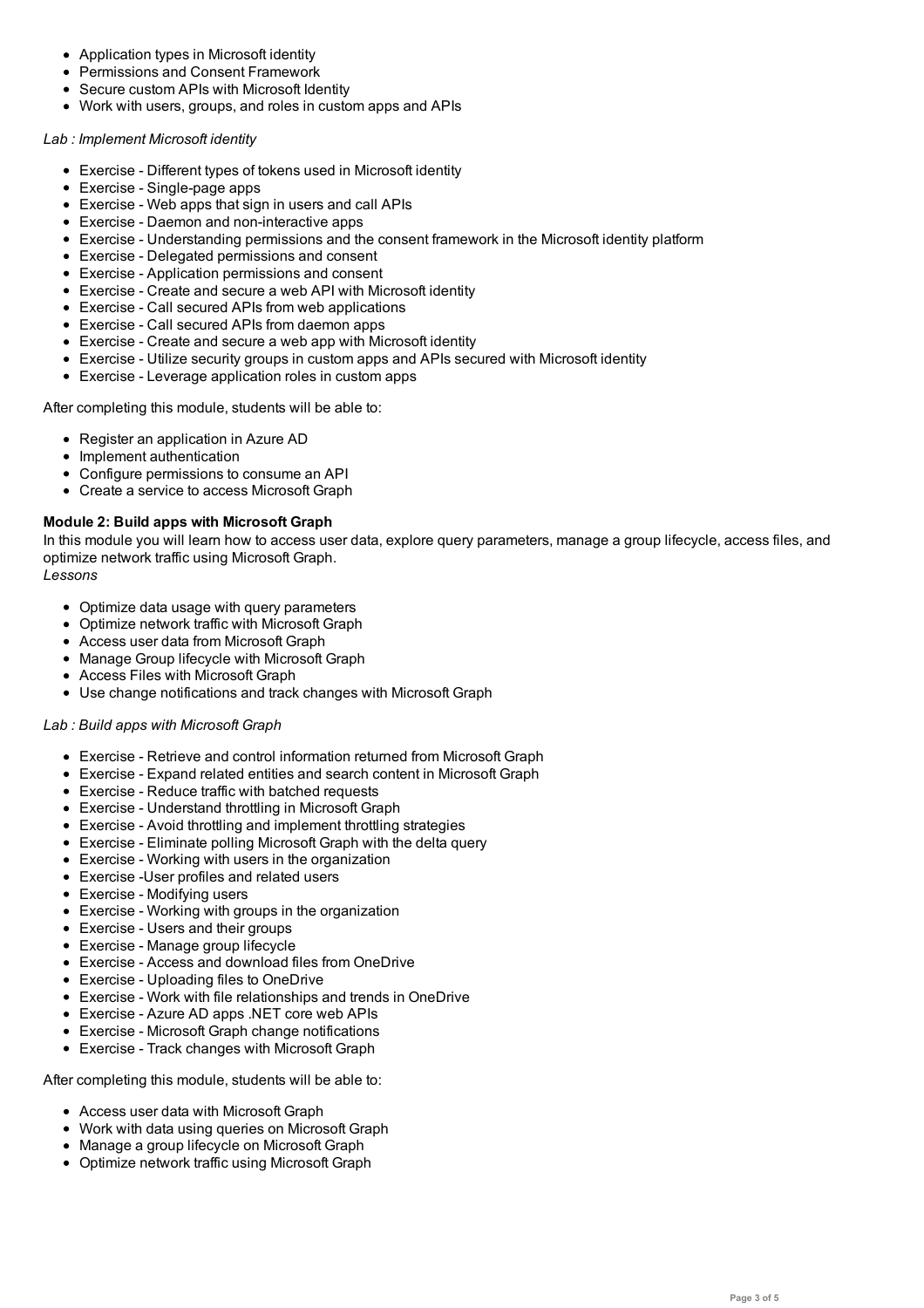In this module you will learn about SharePoint Framework web parts, extensions, and how to package and deploy a SPFx solution. You will also work with Office Add-ins, task pane add-ins, JavaScript APIs, Office UI Fabric, and actionable messages with adaptive cards.

*Lessons*

- Introduction to customizing and extending SharePoint
- Introduction to Office client customization with add-ins

## *Lab : Extend Microsoft 365*

- Exercise Create and configure your SharePoint Online developer tenant
- Exercise Interact with SPFx client-side web parts in modern sites

After completing this module, students will be able to:

- Package and deploy a SharePoint Framework solution
- Utilize consumption of Microsoft Graph
- Work with web parts as Team Tabs
- Understanding fundamental components and types of Office Add-ins
- Understand Office JavaScript APIs
- Understand testing, debugging, and deployment options for Office Add-ins

## **Module 4: Develop apps for Microsoft Teams**

In this module you will look at the components of a Teams App, work with webhooks, tabs, and conversational bots. *Lessons*

- Overview of building apps for Microsoft Teams
- Task-oriented interactions with messaging extensions
- Tabs in Microsoft Teams
- Create interactive conversational bots
- Collect input with task modules
- Webhooks in Microsoft Teams
- The Microsoft Graph teamwork endpoint
- Authentication and single sign-on in Microsoft Teams

## *Lab : Develop apps for Microsoft Teams*

- Exercise Create action command messaging extensions
- Exercise Create search command messaging extensions
- Exercise Implement link unfurling messaging extensions
- Exercise Create a custom Microsoft Teams personal tab
- Exercise Create a custom Microsoft Teams channel tab
- Exercise Creating conversational bots
- Exercise Bots in channels and group chats
- Exercise Sending proactive messages from bots
- Exercise Collecting user input with task modules
- Exercise Using adaptive cards and deep links in task modules
- Exercise Using task modules with bots
- Exercise Creating outgoing webhooks
- Exercise Creating incoming webhooks
- Exercise Getting started with the teamwork endpoint
- Exercise Configure a built-in tab with Microsoft Graph
- Exercise Use Microsoft Graph to post to the activity feed
- Exercise Implement single sign-on for Microsoft Teams apps
- Exercise Implement single sign-on with Microsoft Teams tabs
- Exercise Implement single sign-on with Microsoft Teams bots

After completing this module, students will be able to:

- Recognize the components of a Teams App
- Work with webhooks in Microsoft Teams
- Create tabs in Microsoft Teams
- Create and register outgoing webhooks

# **Fechas Programadas**

A petición. Gracias por contactarnos.